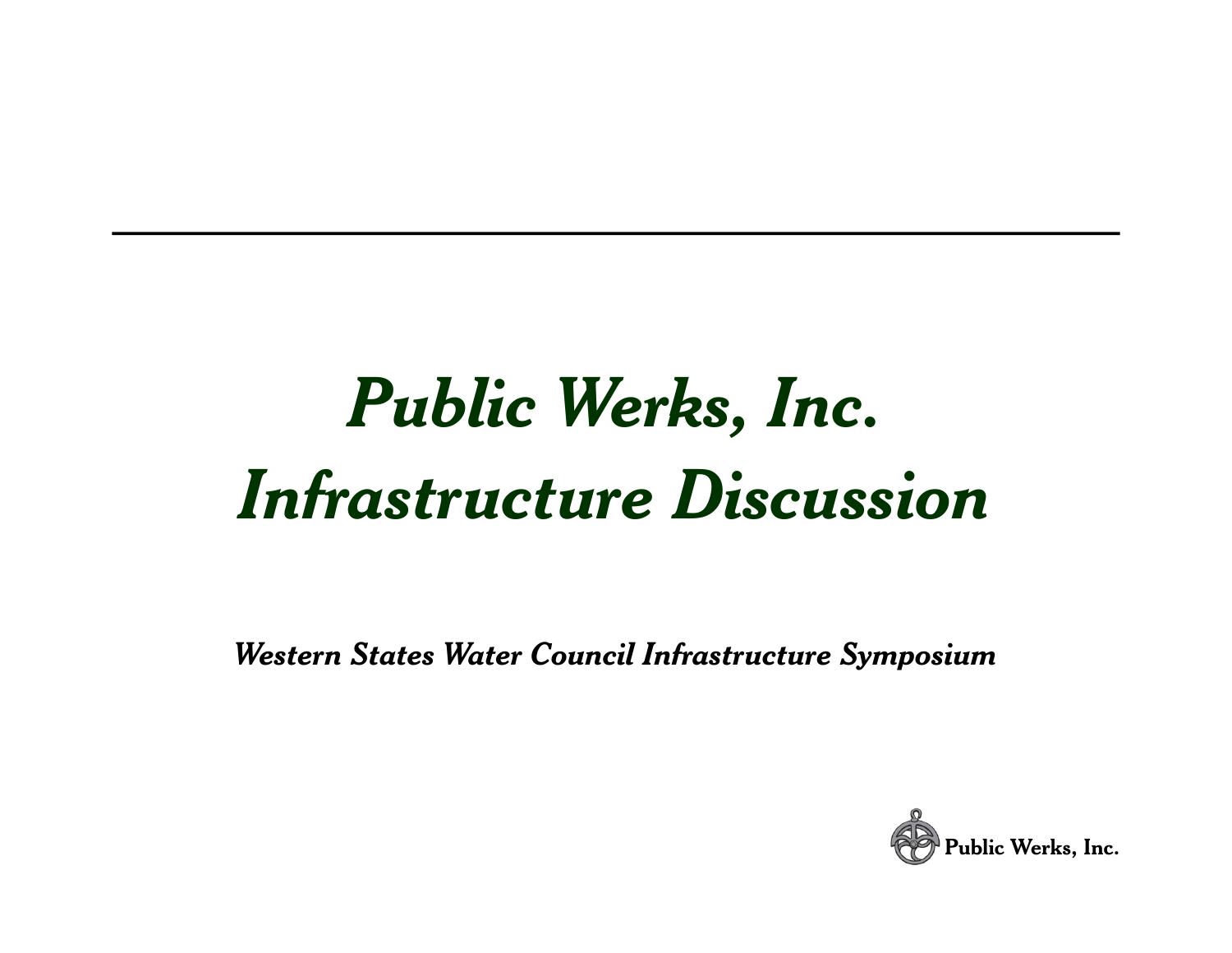### Brief Resumes

 $\bullet$ **•** *John N. Crew* is both, the founder and President of Public Werks, Inc., a Texas corporation

specializing in public-private partnerships /public finance and the President of Eagle Werks/Republic Power Holdings , a project development partnership. Mr. Crew recently closed in December of 2009 on a \$40 million dollar raise for Republic Power Partners, LP which is involved in a public –private partnership with the High Plains Diversified Energy Corporation (the cities of Brownfield, Floydada, Lubbock and Tulia) where the project involves more than 6000 MW of power generation and transmission in the Texas panhandle. PWI currently serves/has recently served clients such as the Dallas Area Rapid Transit Authority, Republic Holdings, the Town of Addison, and the City of Richardson. Mr. Crew is also a Limited Partner and member of the Investment Committee of Republic Holdings Texas, LP (both, I and , II). Mr. Crew began his investment banking career in 1979 with First Southwest Company in Dallas, Texas. In 1983, he joined the firm of Dillon Read & Co. Inc., one of the nations leading investment banking firms in their New York office. In 1991, he was named as a member of the Board of Directors and held the position of Managing Director until 1997 when the company was sold. Mr. Crew has over 30 years of experience in investment banking/public finance. Mr. Crew's public finance efforts have involved numerous clients across the U. S. and the amount of bonds issued collectively for these projects exceeds \$6 billion. Mr. Crew holds a B.S. degree and an M.S. degree from Texas A&M University.

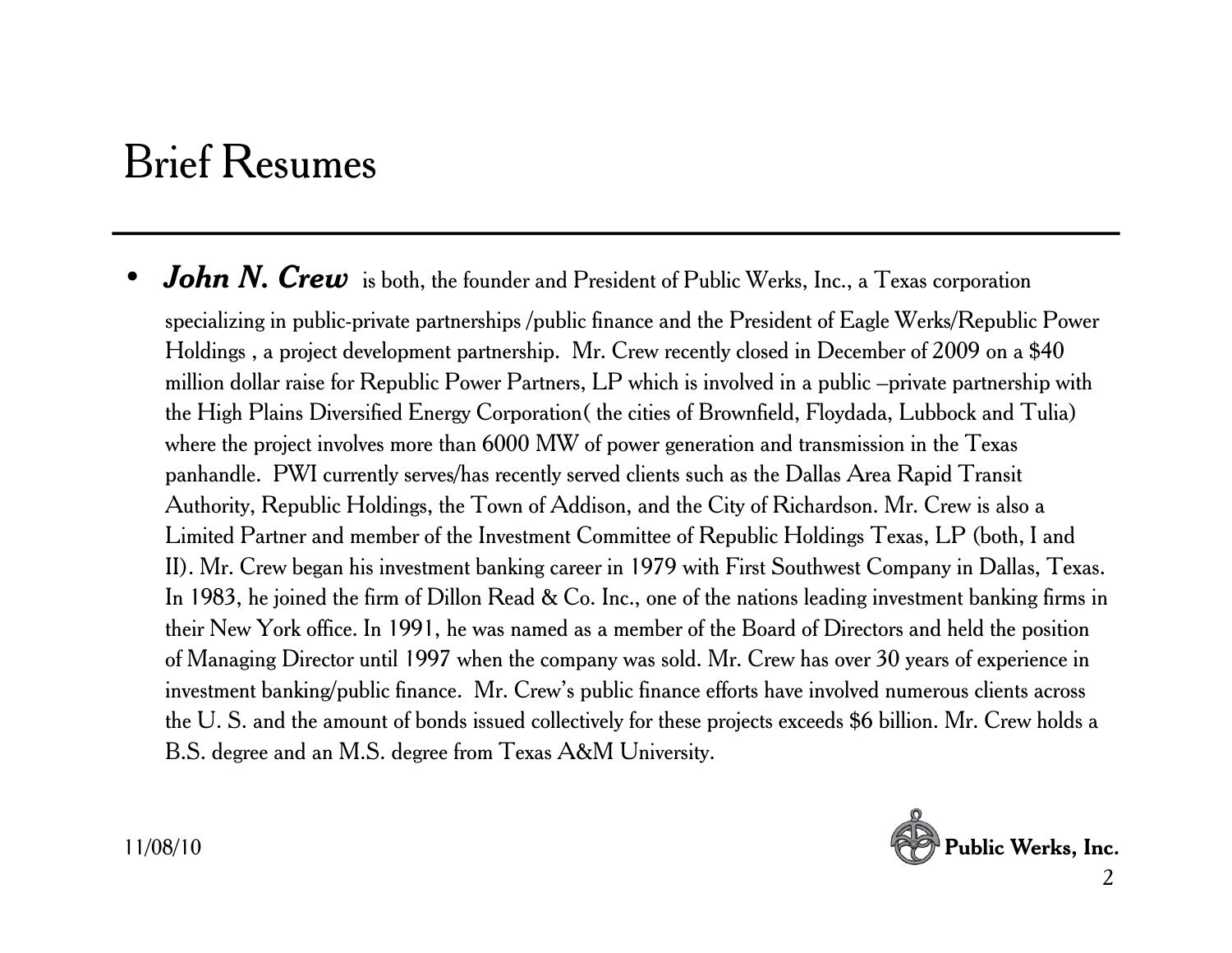### **The Opportunity and Process**

*The Basic Investment Cycle*



11/08/10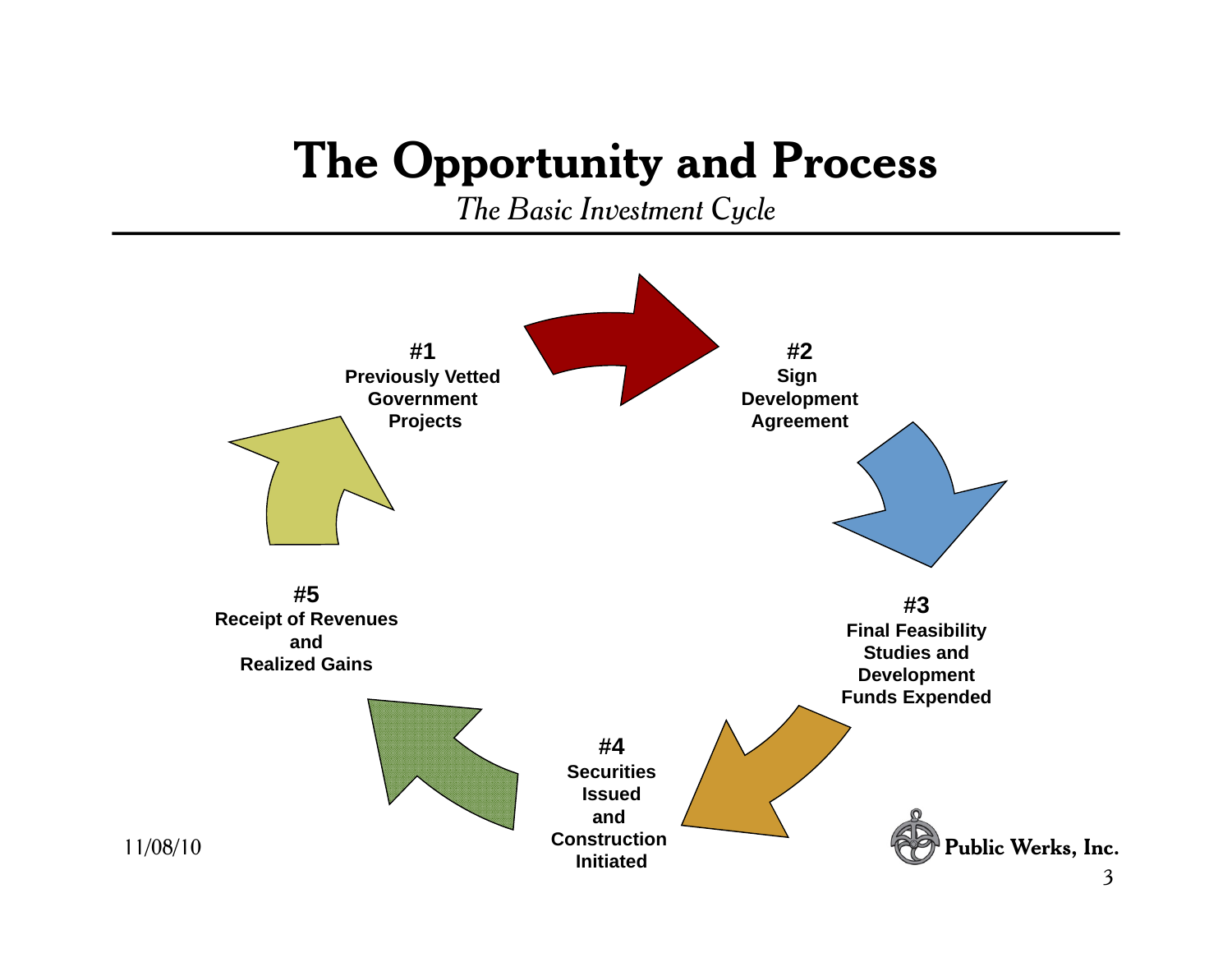### **Step #1 - Previously Vetted Government P j ro ects**

- State and Local Governments have studied numerous potential projects that they have (or would like) scheduled to be constructed but are delayed due to funding constraints.
- By using previously vetted projects, you eliminate the potentially long time delay of having to get 'buy-in' from the local constituency on a greenfield 'development project.'

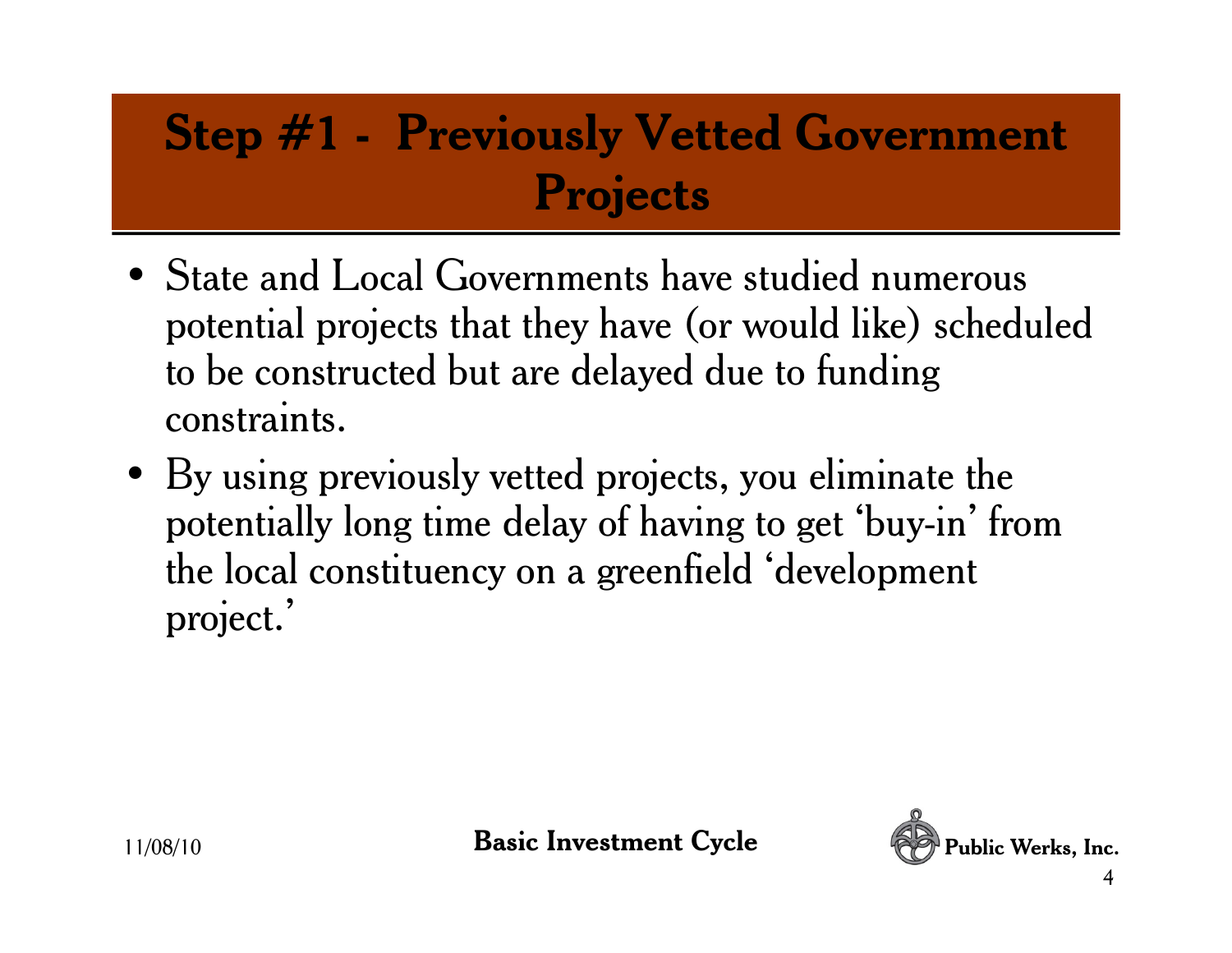### **Step #2 - Sign Development Agreement**

- Entering into a Development Agreement ("DA") with a governmental entity contractually details the roles of each of the parties and can accommodate the effective purchase or the long term concessioned use of the asset or project considered.
- A possible RFQ is sometimes necessary to validate DA.
- $\bullet$ Makes the Governmental entity have some 'skin' in the game.
- Gives the investor legal standing to effect specific performance or damages on the Governmental entity for breach of the DA or contract.

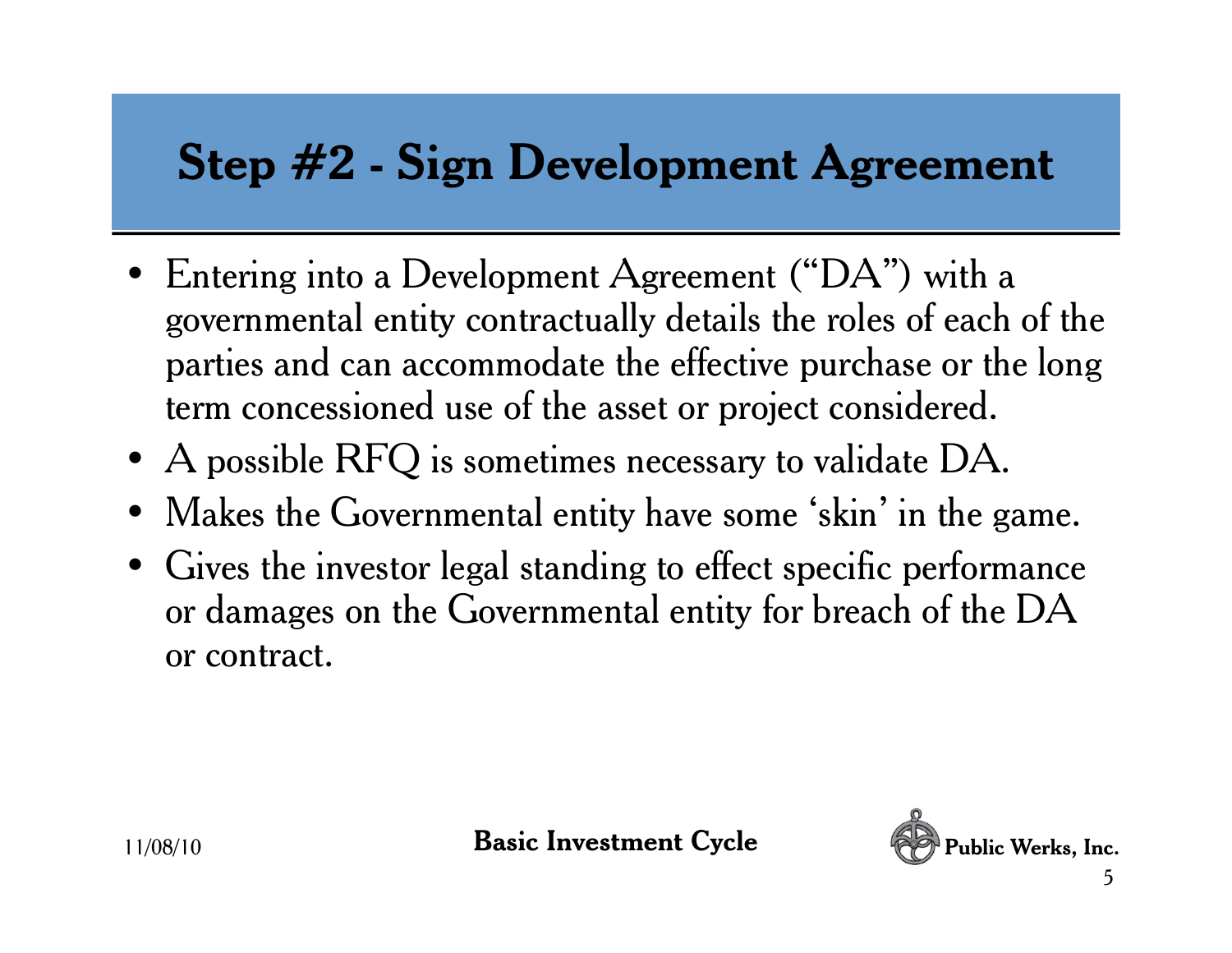# **Step #3 - Final Feasibility Studies** and Development Funds Expended

- Once the DA is signed, then final feasibility and development funds are expended in order to bring the project to the point of take-out funding.
- The needed studies are usually comprised of third party independent feasibility studies.
- Effectively allows the capital markets to evaluate the due diligence and proformas.
- Also allows for a thorough financial evaluation from a risk/return profile.

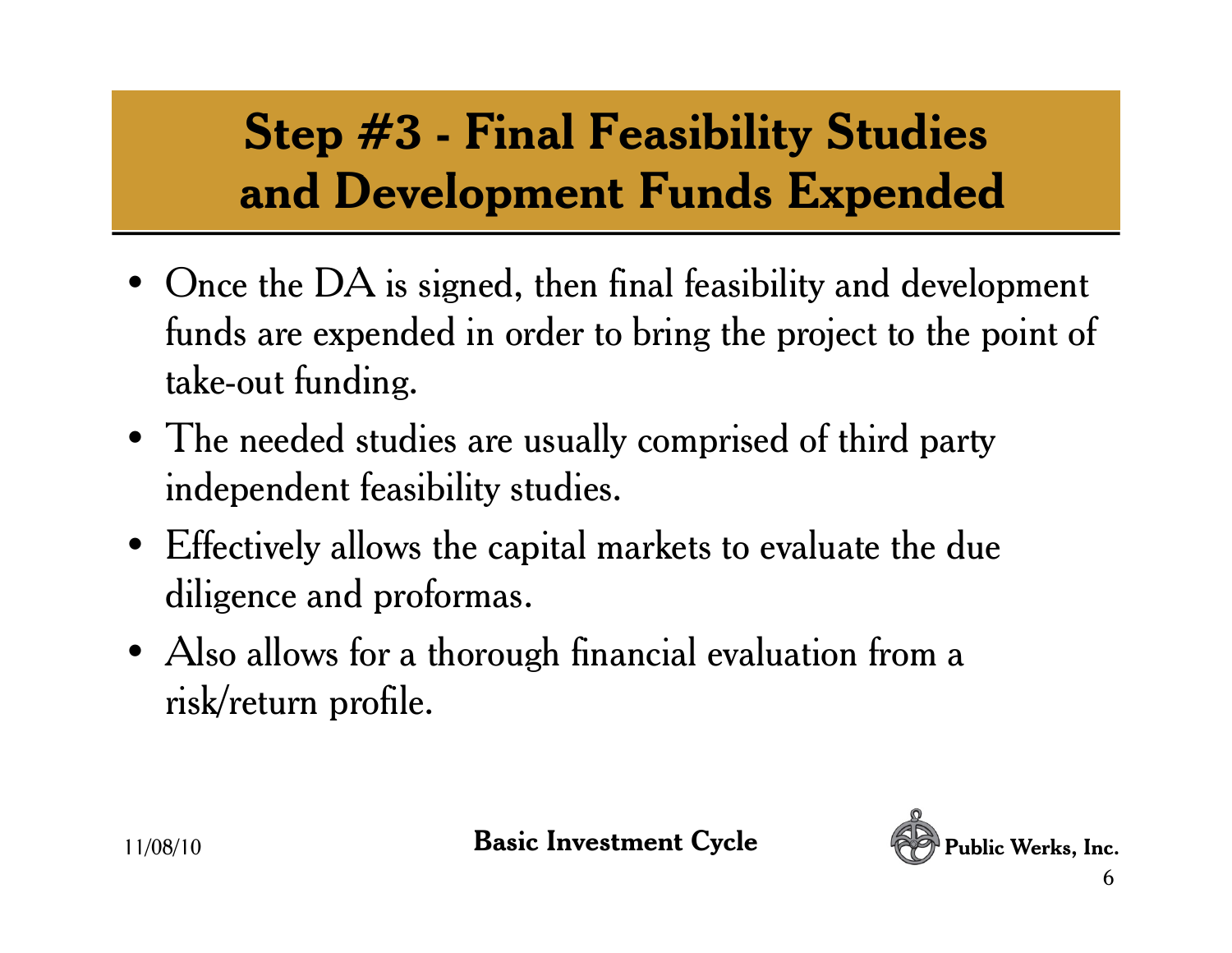# **Step #4 - Securities Issued and Construction I ii d nit iate**

- Issuance of securities to fund Project Construction.
- Immediate payment of Preferred Return as well as full return of Equity from bond proceeds.
- Tiered structure of investment to provide for a secured return from assets pledged.
- Allows for participation through ownership of future increased Net Revenues.

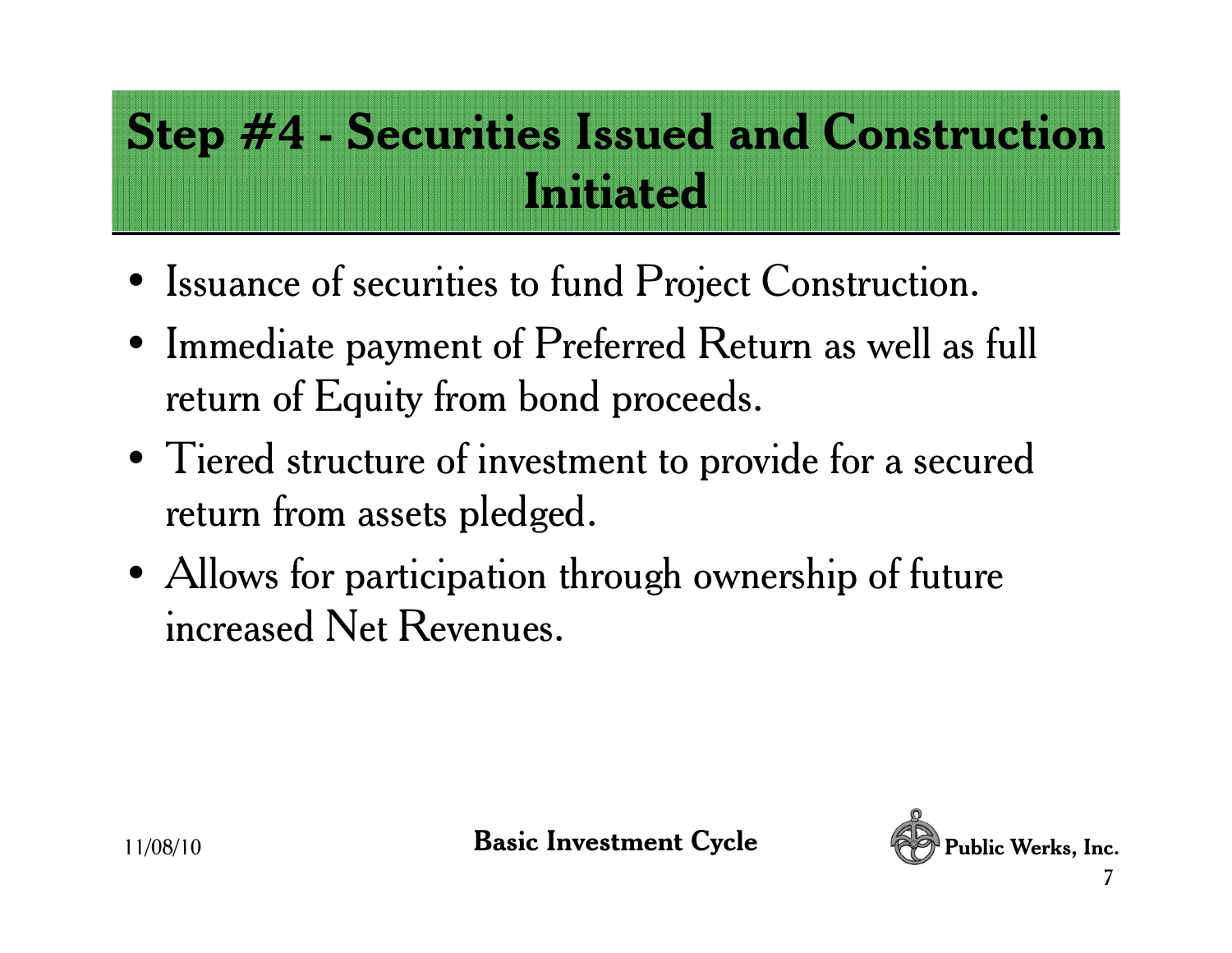## **Step #5 - Receipt of Revenues and R li d G i Realized ains**

Return on investments come from:

- Surplus Revenues
- Development Fees
- Equity Return at Bond Issuance
- Financin g Fees
- Management Contracts
- Long term Project Performance and
- Asset Liquidation or Securitization



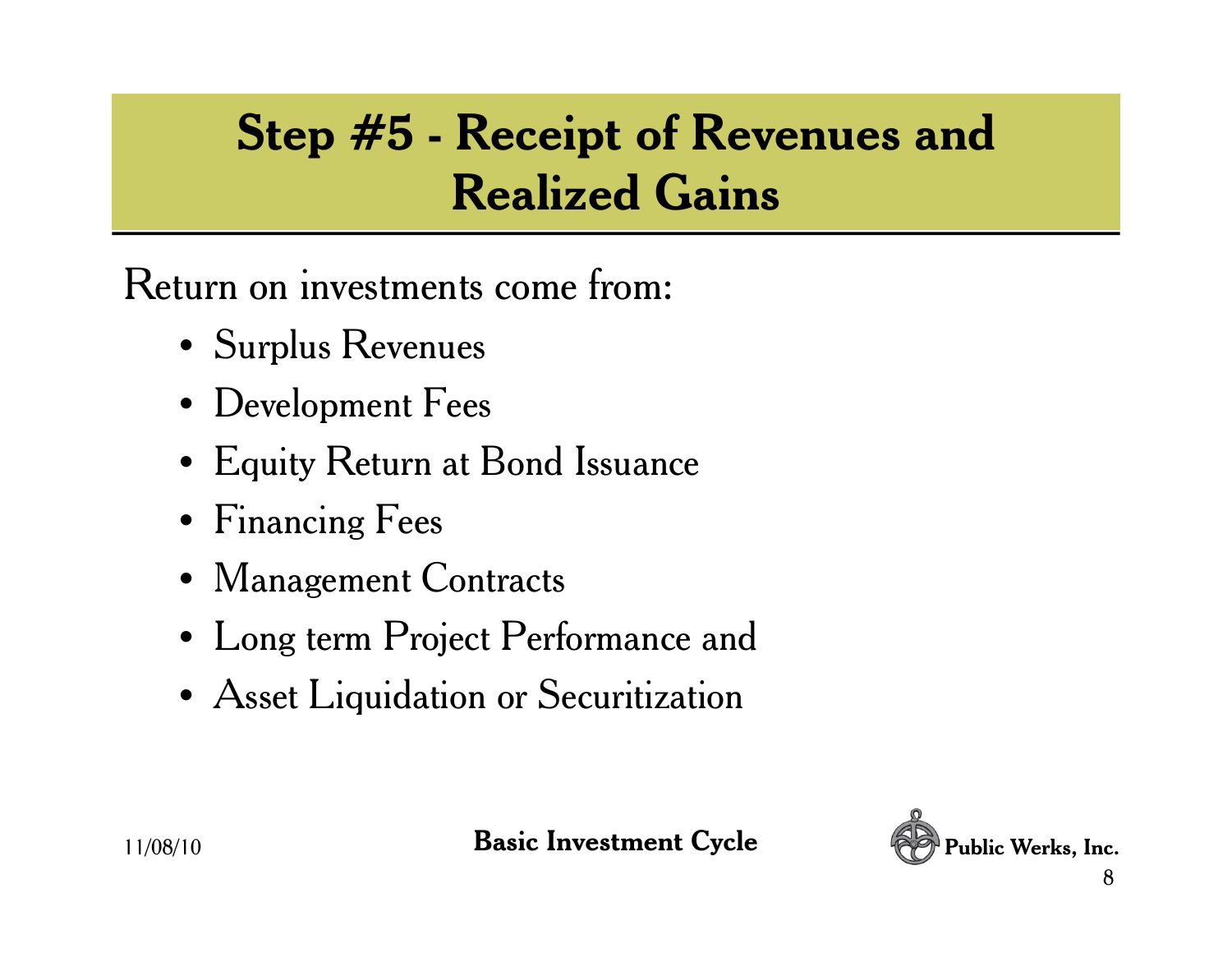# *Public Private Partnerships*

#### *•Successful finance strategies or projects*

- *1) \$40 M commitment in Dec 2009*
- *2) PPP with a Municipal Utility ….NOT A CONCESSION*

#### *•Public-Private Partnerships and what the private sector can bring to the table*

- *1) Risk capital*
- *2) The capitalistic hunger for profit*
- *3) The intolerance of process for process' sake*

#### *•Lessons learned – what worked well and what did not*

- *1) Fulfill an obvious need / essential infrastructure*
- *2) Make your governmental partner have skin in the game OR*
- 3) Make them sign an enforceable contract for Development
- *4) Align everyone's interests, so that you and your partner only can make money together*

#### *•Obstacles to financing infrastructure projects*

- *1) Today's general approach to infrastructure projects is "management by crisis"*
- *2) Political careers/fears – from both sides of the argument*
- 3) "Don't paint a target on me!" employees / More headache and distress but no reward

#### *•How states and/or governors could facilitate infrastructure financing*

- *1) Use Dev. Agmts., to give projects, that need non-traditional approaches, access to risk capital*
- *2) Give up control! The construction of the infrastructure is the goal.*
- *3) Go, don't think, outside the box!*